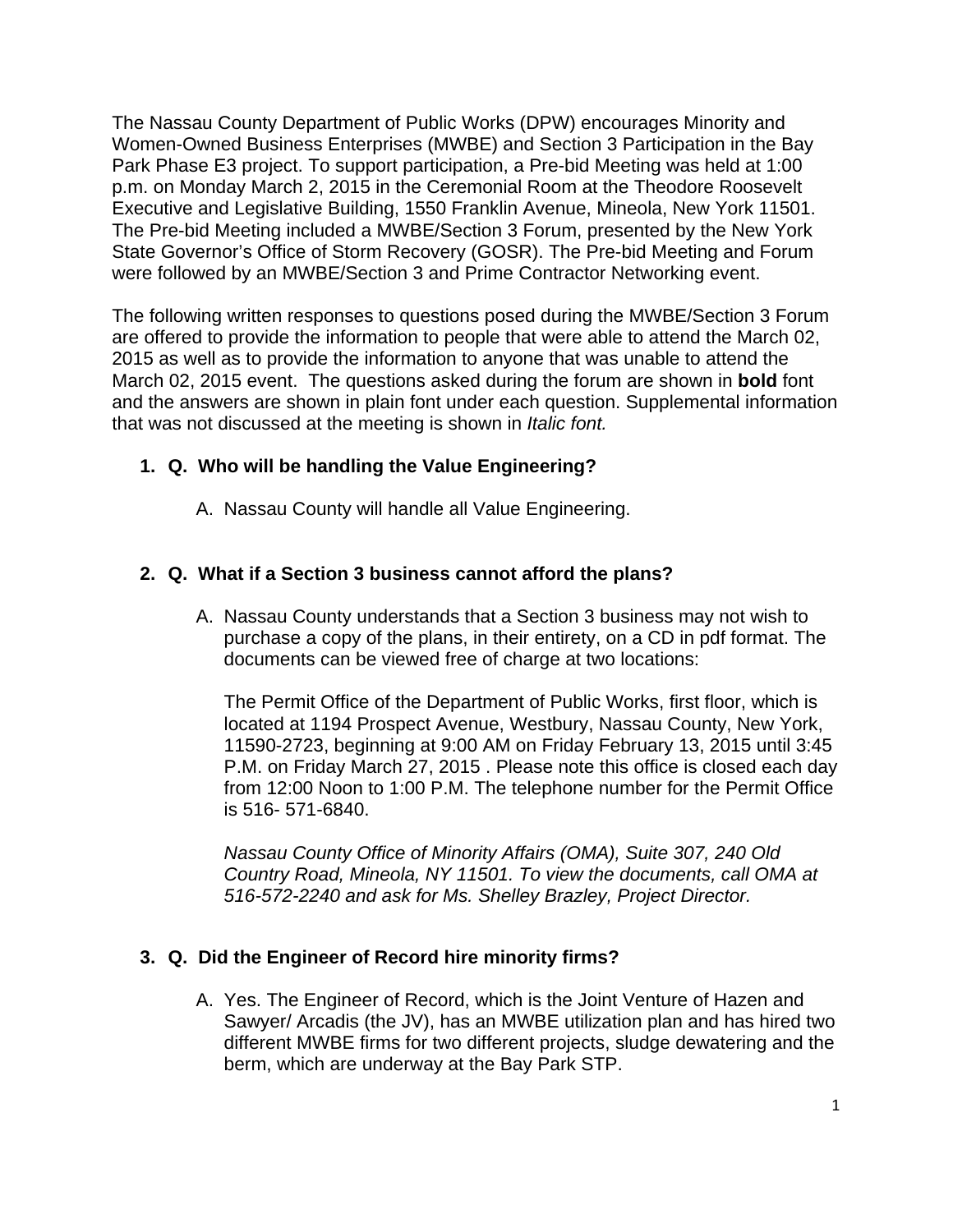## **4. Q. Will the project be de-bundled so more MWBE firms can become prime contractor?**

A. Phase E3 is a big contract with many opportunities for participation by MWBE and Section 3 businesses. A prime contractor will be responsible for the execution of this contract and that contractor will be encouraged to include MWBE and Section 3 Businesses in their bid. The overall electrical work that is and will be done at the Bay Park STP has been de-bundled into the Phase E1, Phase E2, and Phase E3 contracts.

*Phase E1 and Phase E2 projects are funded through the Federal Emergency Management Agency (FEMA). FEMA does not have MWBE and Section 3 participation goals associated with their funding. Prior to October 01, 2014, the NYS MWBE participation goal was 20%. So the County is following the MWBE participation goal of 20 percent for the Phase E1 and E2 projects. Please note these projects do not contain Housing and Urban Development (HUD) funding.* 

*The Phase E3 project will be funded using FEMA and HUD Community Development Block Grant Disaster Recovery (CDBG-DR) funding. HUD does have MWBE and Section 3 participation goals associated with their funding. NYS GOSR is the grantee for the HUD CDBG-DR funding for the Phase E3 project. On October 1, 2014, Governor Andrew Cuomo announced that every agency and authority of New York State, which includes NYS GOSR, must meet a 30% MWBE participation goal, which is a 10% increase from the previous 20% goal. So the County is following the MWBE participation goal of 30% for the Phase E3 Project.* 

## **5. Q. Who will monitor the compliance of the HUD regulations?**

A. Nassau County DPW will collaborate with NYS GOSR to monitor the Phase E3 project efforts to be sure that the project is done in compliance with the Governor's directive. The County's Office of Minority Affairs will assist with identifying MWBE contractors to assist with meeting the NYS MWBE participation goal of 30%.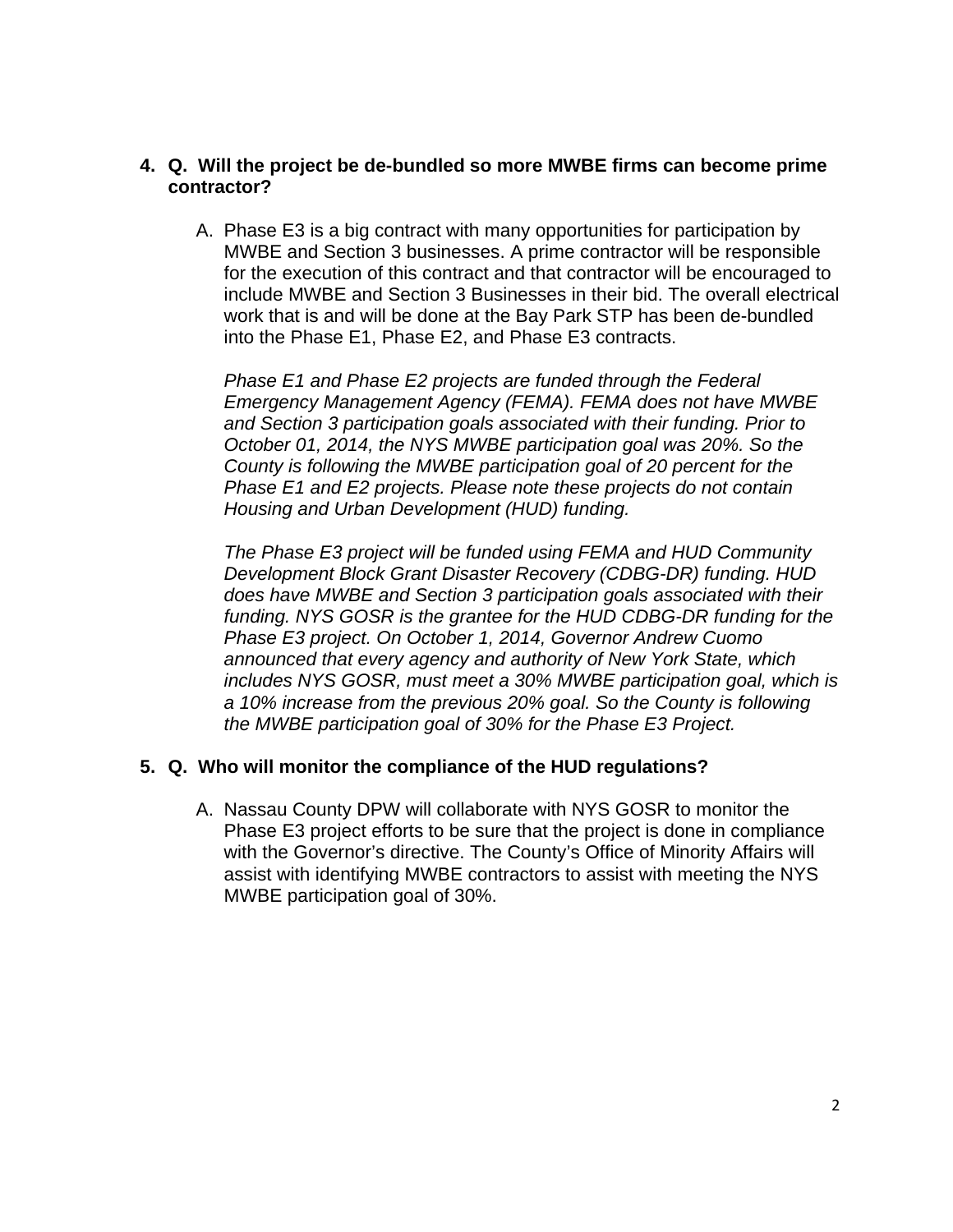- **6. Q. Section 3 states efforts must be at the "greatest extent feasible", will this apply to Nassau County only or the service area?** 
	- A. The community in which the HUD CDBG-DR funds will be spent is Nassau County. Subsequently, the businesses that substantially employ low and very low persons in the community in which the funds are spent would be located in Nassau County. This means that the Section 3 outreach efforts apply to Nassau County.

For the Phase E3 project, the service area, that is, the area that would be served by the project is the Bay Park STP service area. The STP's service area is fully contained within Nassau County*.* 

## **7. Q. Was a law firm engaged by the Engineer of Record and if so, how were they procured?**

A. A law firm has not been engaged by the Engineer of Record for the preparation of the Phase E3 documents.

## **8. Q. How will the MWBEs know that a best effort was put forth?**

A. As the sub-grantee of HUD CDBG-DR funds, Nassau County is required to make sure that all HUD requirements are met, including putting forth the best effort to meet the NYS MWBE participation goal of 30%.

Nassau County DPW will regularly post updates to their website regarding the MWBE outreach for the Phase E3 project. Contractors are encouraged to register with the County so that bid updated information will automatically be emailed to them.

Nassau County DPW and OMA will collaborate with NYS GOSR to maximize outreach to MWBE contractors.

## **9. Q. Are there any handouts?**

A. Yes. GOSR handed out 52 copies of a document titled "GOSR Civil Rights & Diversity" requirements during the meeting. A copy of this handout is attached to this list of Questions and Answers.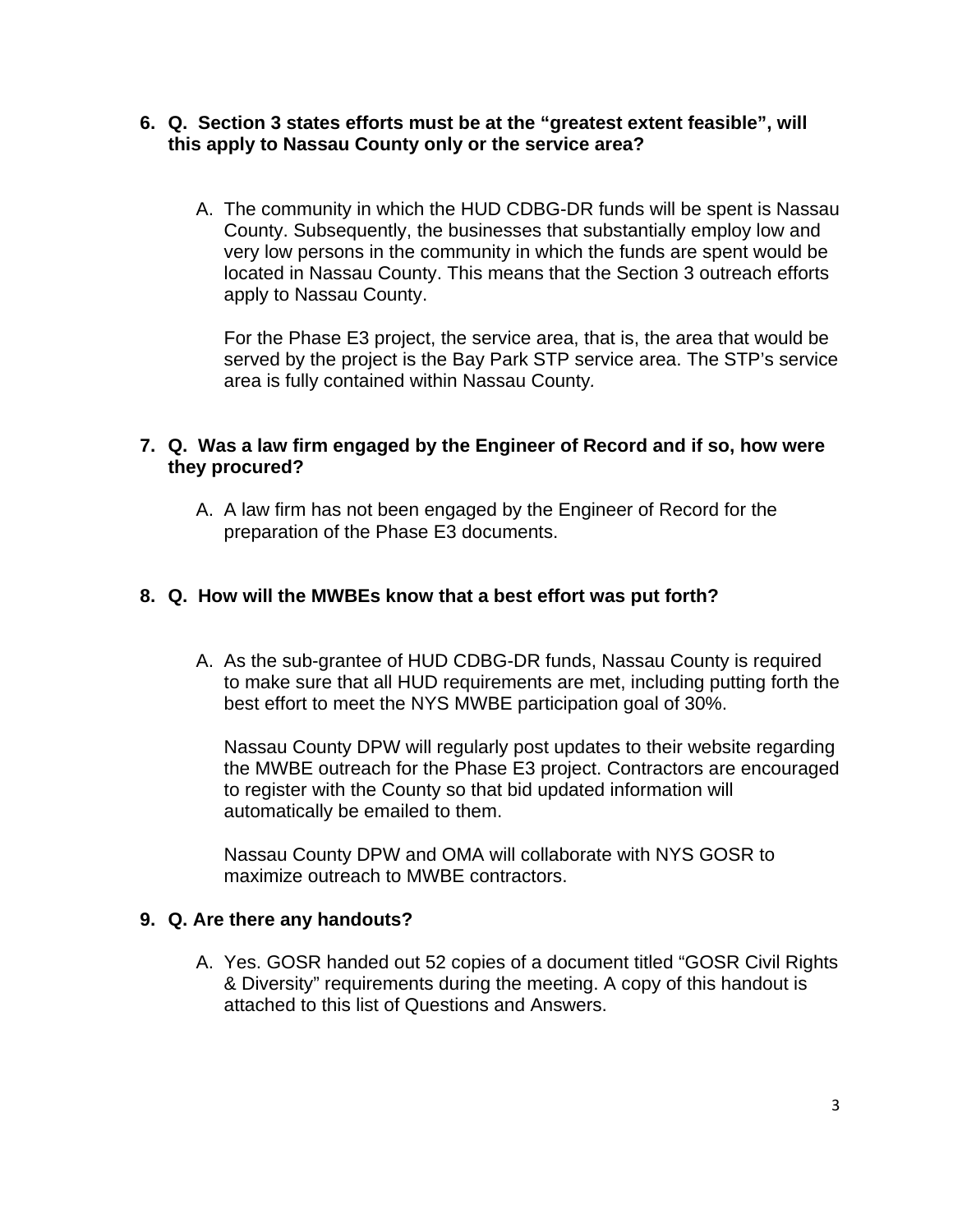## **10. Q. Did E1 and E2 have the same scrutiny as the E3 project?**

Phase E1 and Phase E2 projects are funded through the FEMA. FEMA does not have MWBE and Section 3 participation goals associated with their funding. Prior to October 01, 2014, the NYS MWBE participation goal was 20%. So, the County is following the MWBE participation goal of 20 percent for the Phase E1 and E2 projects. Please note these projects do not contain HUD funding.

The Phase E3 project will be funded using FEMA and HUD funding. HUD does have MWBE and Section 3 participation goals associated with their funding. NYS GOSR is the grantee for the HUD CDBG-DR funding for the Phase E3 project. On October 1, 2014, Governor Andrew Cuomo announced that every agency and authority of New York State, which includes NYS GOSR, must meet a 30% MWBE participation goal, which is a 10% increase from the previous 20% goal. So, the County is following the MWBE participation goal of 30% for the Phase E3 Project.

## **11. Q. Are their financing programs available to assist MWBE and Section 3 businesses to accomplish the goals of providing the necessary resources for this project?**

A. NYS GOSR stated that the Governor's office does have a program available to assist MWBE and Section 3 Businesses to accomplish the goals of providing the necessary resources for the Phase E3 project.

*Nassau County also has programs, through their Industrial Development Agency (IDA), to help small businesses. IDA offers the following three forms of tax assistance to help small businesses: 1) Small to Medium Sized Business Sales Tax Relief, 2) Property Tax, and 3) Mortgage Recording Tax Exemption. Additional information is available by contacting IDA at 516-571-1945 or visiting the IDA website at: http://www.nassauida.org/Public/Contact-Us.*

## **12. Q. Do the prime contractors need to have their utilization plan in place at the time of bid?**

A. Yes. Prime contractors need to have their MWBE utilization plan in place at the time of the bid.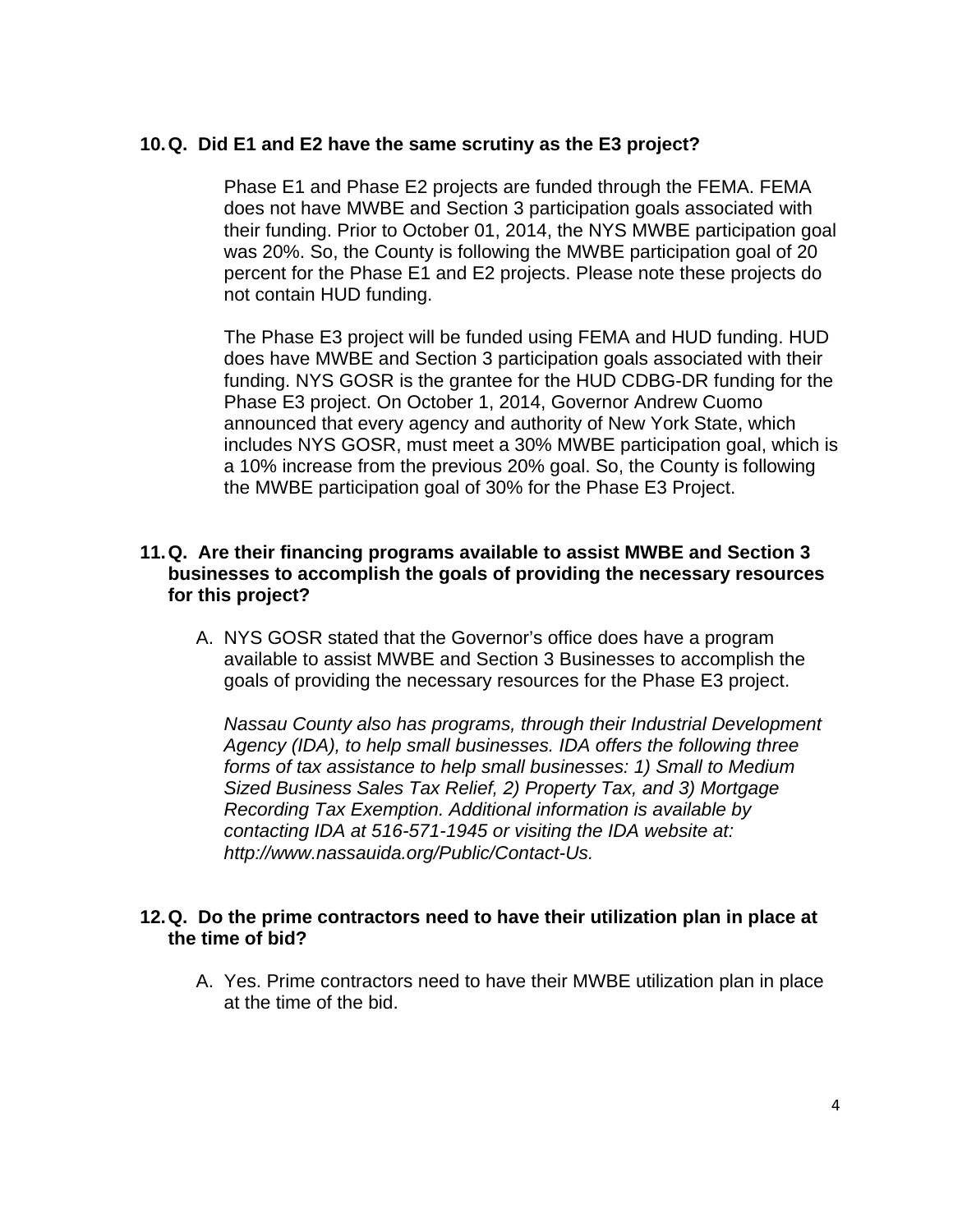# **13. Q. Does the County have a Section 3 plan?**

A. Yes, Nassau County has a Section 3 Plan that was approved by GOSR in December 2014. We encourage you to view the plan, free of charge, by visiting the County's DPW website at: http://www.nassaucountyny.gov/3803/BPSTP-Phase-E3-S5121-14F

*Nassau County's Section 3 Plan can also be viewed free of charge at their Office of Minority Affairs (OMA), Suite 307, 240 Old Country Road, Mineola, NY 11501. To view the plan, call OMA at 516-572-2240 and ask for Ms. Shelley Brazley, Project Director.* 

## **14. Q. Is there a percentage of dollars in this project budgeted for training and orientation of the MWBE and Section 3 personnel?**

*A.* A percentage of the project dollars has not been specifically budgeted for training and orientation of MWBE and Section 3 personnel. However, NYS GOSR will be hosting Section 3 Outreach events to build a list of Section 3 individuals and businesses. *A GOSR-hosted Section 3 Outreach event is scheduled for Tuesday March 17, 2015 at the Hempstead Public Library. The library is located at 115 Nichols Ct, Hempstead, NY 11550.* 

## **15. Q. Is there a way for payments to be received quicker from the County?**

Nassau County DPW is collaborating with the County Comptroller's Office to develop ways of expediting invoice payments.

## **16. Q. Are the 30% MWBE and 10% of construction contract dollar amount for Section 3 goals combined?**

*A. The attached handout titled "GOSR Civil Rights & Diversity", which was provided by GOSR at the March 02, 2015 event, shows that the 30% MWBE participation goal and the 10% Section 3 participation goals are separate.* 

## **17. Q. Will Liquidated Damages be applied?**

A. The application of Liquidated Damages in this contract would be the same as for any other DPW contract of a similar nature.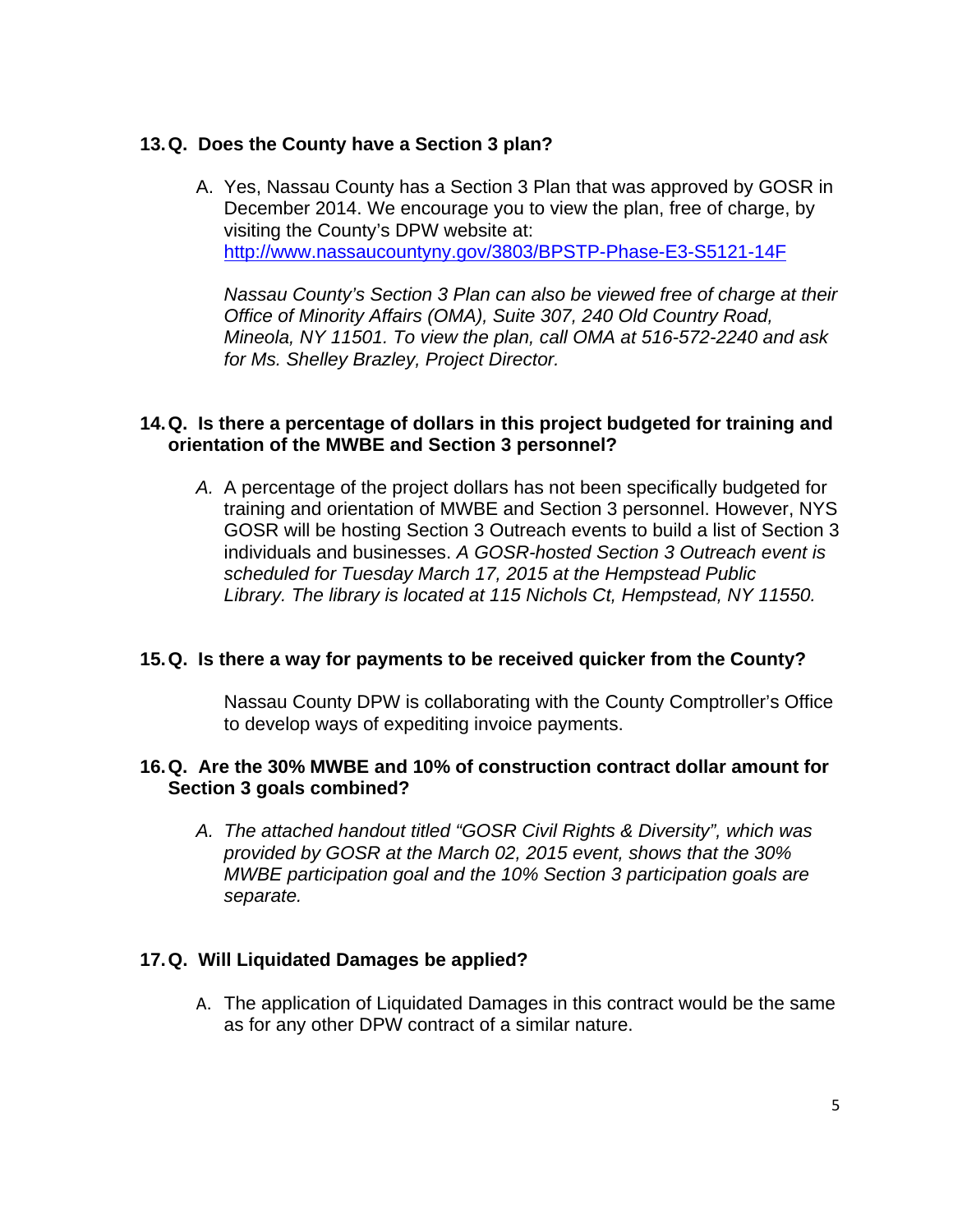

#### **GOSR Civil Rights & Diversity Requirements**

#### **Areas of Compliance**

- Minority and Women-Owned Business Enterprises
- Davis-Bacon
- American with Disabilities Act
- Limited English Proficiency
- Section 3
- Fair Housing

#### **NY RISING CIVIL RIGHTS & DIVERSITY COMPLIANCE REQUIREMENTS**

GOSR is committed to complying with the standards set forth, but also to assist with providing innovative approaches to maximize the benefits for whom these programs exist. GOSR looks forward to working with each recipient on these important recovery efforts.

#### **MINORITY AND WOMEN-OWNED BUSINESS ENTERPRISES**

GOSR encourages Minority and Women-Owned Business Enterprises (M\WBE) to participate in the rebuilding of New York from Hurricanes Lee, Irene and Superstorm Sandy by promoting economic and contracting opportunities to these businesses. For purposes of procurement, GOSR follows 24 CFR 85.36 and Article 15A of the NYS Executive Law, the latter of which provides an overall participation goal of 30% for MWBE participation, 15% for Minority-Owned Business Enterprises (MBE) and 15% for Women-Owned Business Enterprises (WBE). This program has been developed pursuant to generally accepted principles and applicable state and federal regulations. For more information, please see New York Article 15-A of the Executive Law, as found at [http://www.esd.ny.gov/MWBE.html.](http://www.esd.ny.gov/MWBE.html) In addition, please visit GOSR's MWBE Outreach page for more information [http://stormrecovery.ny.gov/mwbe-outreach.](http://stormrecovery.ny.gov/mwbe-outreach)

## **SECTION 3 REQUIREMENTS**

Section 3 of the Housing and Urban Development Act of 1968 ensures that employment, training and contracting generated by certain U. S. Department of Housing and Urban Development (HUD) financial assistance shall, to the greatest extent feasible, be directed to low- and very low-income persons with an emphasis on individuals who are recipients of government assistance for housing, and to businesses which provide economic opportunities to low-and very low-income persons.

o **Minimum Numerical Goals include:**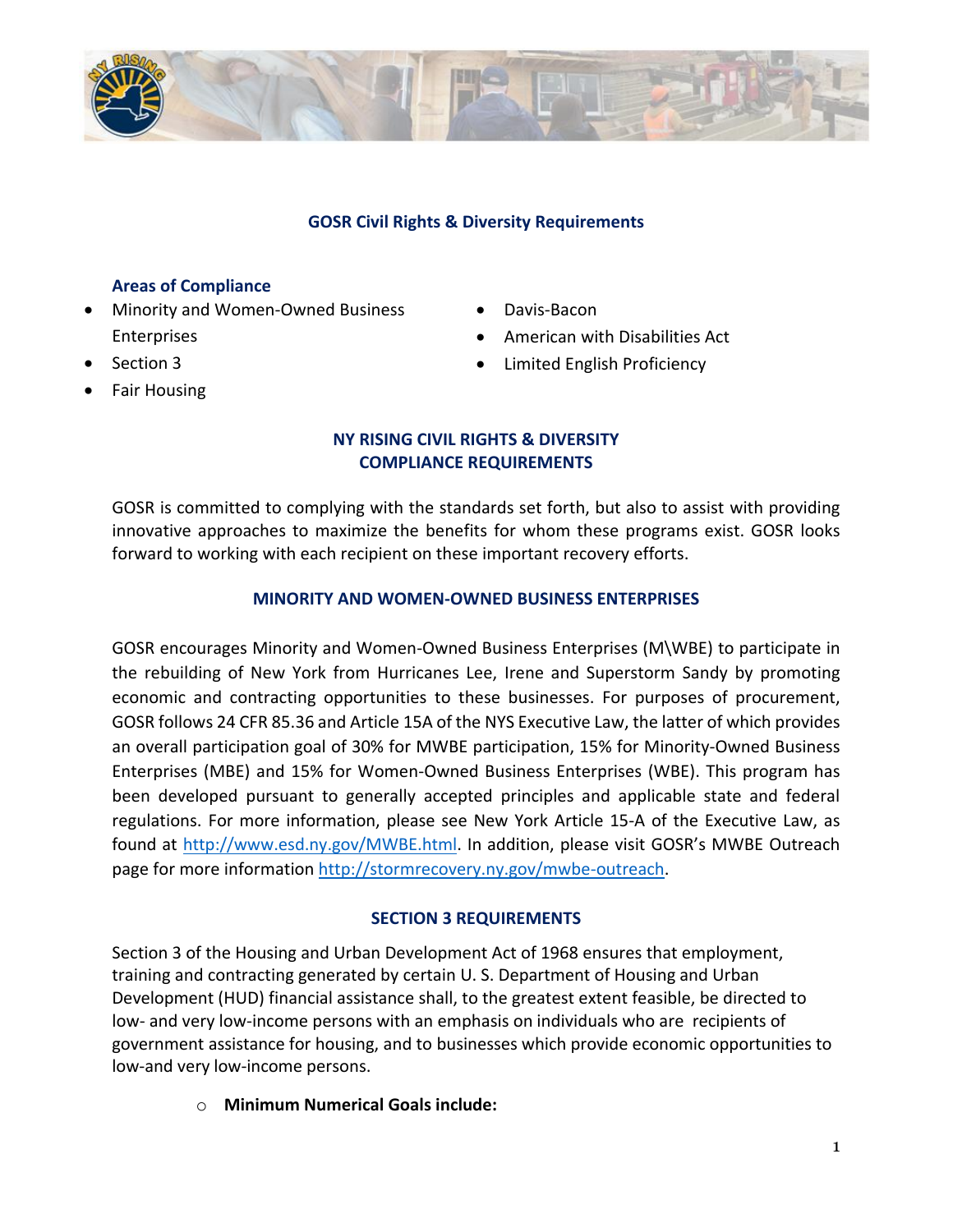

- 30% of New Hires
- 10% of the dollar amount of Construction Contracts
- 3% of the dollar amount of Non-Construction Contracts

Please visit these sites for additional information:

[http://portal.hud.gov/hudportal/documents/huddoc?id=BR\\_Brochure.English.pdf](http://portal.hud.gov/hudportal/documents/huddoc?id=BR_Brochure.English.pdf) [http://portal.hud.gov/hudportal/HUD?src=/program\\_offices/fair\\_housing\\_equal\\_opp/secti](http://portal.hud.gov/hudportal/HUD?src=/program_offices/fair_housing_equal_opp/section3/section3brochure) [on3/section3brochure](http://portal.hud.gov/hudportal/HUD?src=/program_offices/fair_housing_equal_opp/section3/section3brochure) <http://portal.hud.gov/hudportal/documents/huddoc?id=11secfaqs.pdf> [http://www.stormrecovery.ny.gov/governor's](http://www.stormrecovery.ny.gov/governor)-office-storm-recovery-local-workforce[opportunities](http://www.stormrecovery.ny.gov/governor)

#### **DAVIS-BACON REQUIREMENTS**

**Davis Bacon Act and Related Acts:** Davis Bacon Act applies to contracts in excess of \$2,000 for the construction, alteration, and/or repair of public buildings or public works, including painting and decorating. The Act requires all contractors and subcontractors to pay the various classes of laborers and mechanics employed on the site of the work on the contract the wage rates and fringe benefits to be prevailing for corresponding classes of employees engaged on similar projects in the locality. In addition, the Act requires that certain labor standards provisions be specified in the contract awarded to the successful bidder (*see* 29 CFR § 5.5 (a)). An applicable wage determination must also be included in the contract documents. Wage determinations are published on the Wage Determinations Online [\(WDOL\) website.](http://www.wdol.gov/) If wage rates higher than those required under this Act are imposed by New York State, the higher wage rate is applicable and can be found on the New York State Department of Labor Website [http://wpp.labor.state.ny.us/wpp/showFindProject.do?method=showIt.](http://wpp.labor.state.ny.us/wpp/showFindProject.do?method=showIt)

#### **Davis Bacon Related Acts include the following:**

o **Contract Work Hours and Safety Standards Act ("CWHSSA")** - The CWHSSA (40 USC 327–334) requires overtime pay for laborers and mechanics at a rate of one and one-half times the basic rate of pay for hours in excess of 40 per week worked on Federally funded or Federally assisted construction contracts in excess of \$100,000. CWHSSA also requires an assessment of liquidated damages at the rate of \$10 per day per worker for each day that each laborer or mechanic worked without receiving the required overtime compensation.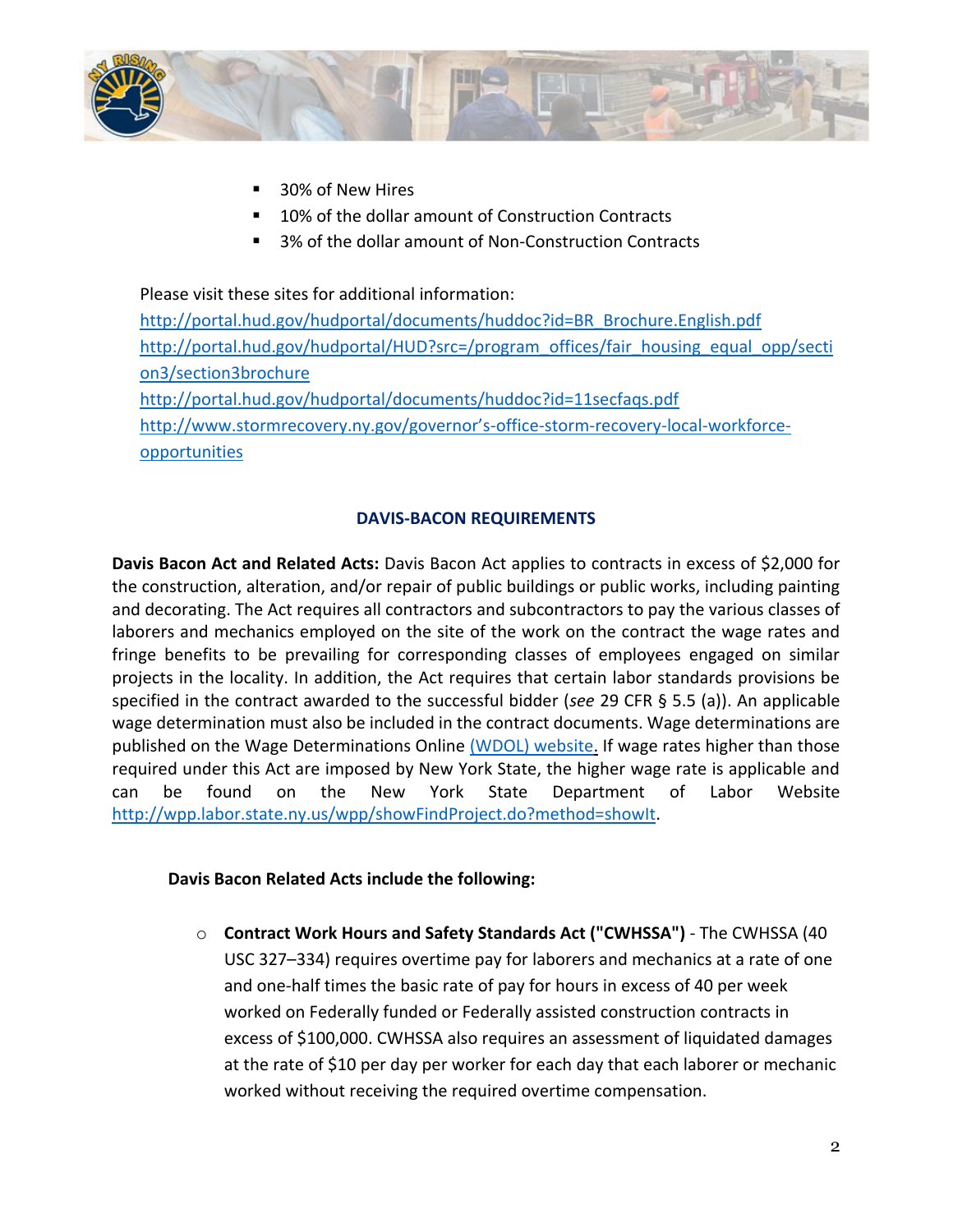

- o **Copeland "Anti-Kickback" Act** (18 USC 874 and 40 USC 276c) The Copeland Act makes it a federal crime for anyone to require a worker to give back any part of their wages. The Copeland Act requires every employer (contractors and subcontractors) to submit weekly payroll reports and regulates permissible payroll deductions.
- o **Fair Labor Standards Act of 1938**, as amended (FLSA) The FLSA (29 USC 201, et seq.) establishes the basic minimum wage levels for all work and requires the payment of overtime at the rate of at least one and one-half times the basic hourly rate of pay for hours worked in excess of 40 per week. Please click here for more information regarding Davis Bacon and a full explanation of all of its requirements:

[http://portal.hud.gov/hudportal/documents/huddoc?id=4812-LRguide.pdf.](http://portal.hud.gov/hudportal/documents/huddoc?id=4812-LRguide.pdf)

#### **FAIR HOUSING RESPONSIBILITIES**

The Fair Housing Act prohibits discrimination in the sale or rental of housing, the financing of housing or the provision of brokerage services against any person on the basis of race, color, religion, sex, national origin, handicap or familial status. The Equal Opportunity in Housing Act prohibits discrimination against individuals on the basis of race, color, religion, sex or national origin in the sale, rental, leasing or other disposition of residential property, or in the use or occupancy of housing assisted with Federal funds. Please visit [http://portal.hud.gov/hudportal/documents/huddoc?id=DOC\\_11868.pdf](http://portal.hud.gov/hudportal/documents/huddoc?id=DOC_11868.pdf) for more information.

#### **ADHERENCE TO THE AMERICANS WITH DISABILITIES ACT (ADA)**

GOSR ensures that qualified persons with disabilities are informed of the availability of program services and activities. Section 504 of the Rehabilitation Act of 1973 prohibits discrimination in Federally-assisted programs on the basis of a mental or physical disability. Section 504 imposes requirements to ensure that "qualified individuals with disabilities" have access to programs, services, facilities, and activities that receive GOSR funds. Please visit [http://www.ada.gov/ada\\_fed\\_resources.htm](http://www.ada.gov/ada_fed_resources.htm) for more information.

#### **SERVING THOSE WITH LIMITED ENGLISH PROFICIENCY (LEP)**

Executive Order 13166, Title VI of the Civil Rights Act of 1964 (Title VI), and the Title VI regulations regarding language access, concerns individuals who do not speak English as their primary